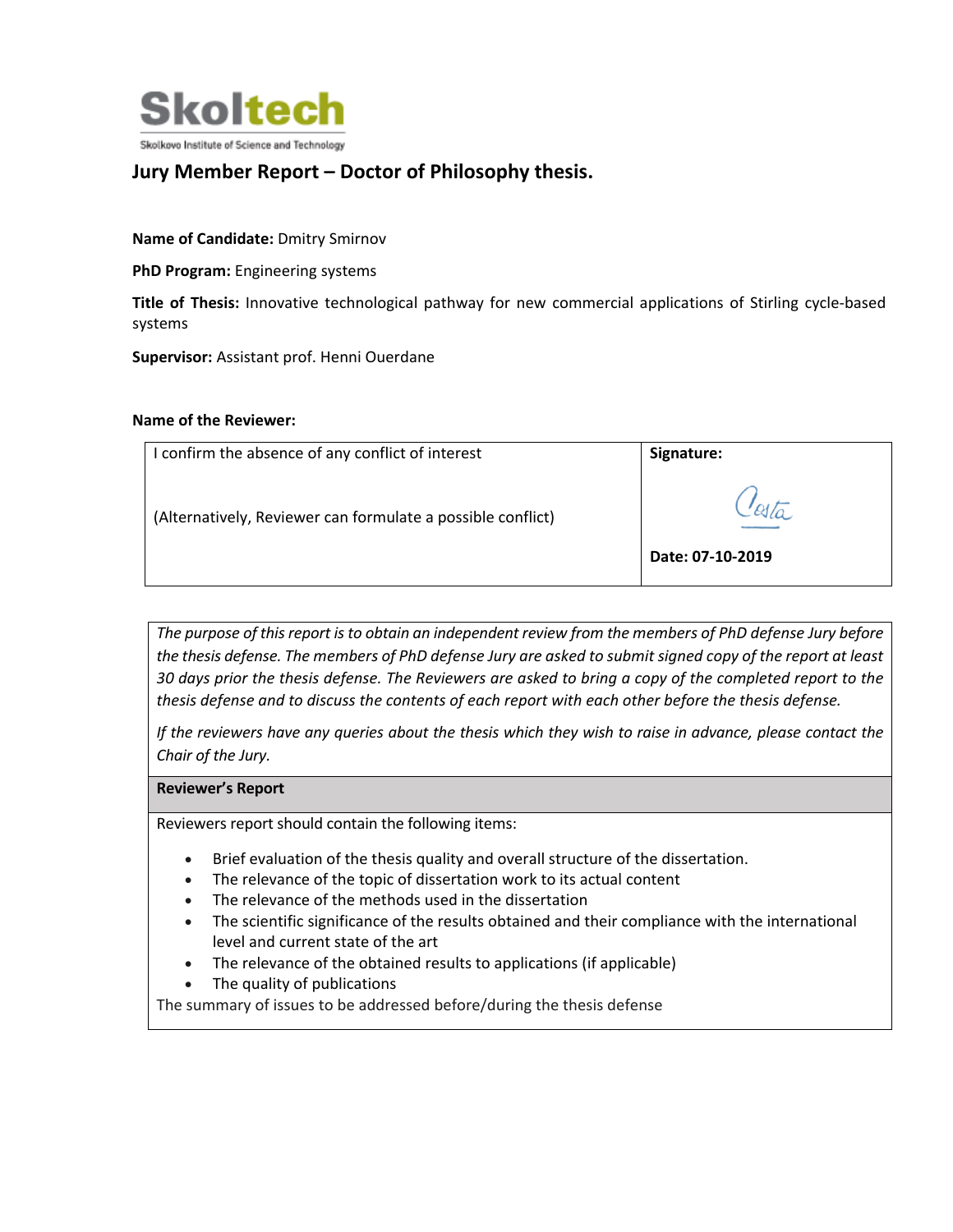The Ph.D. candidate Mr. Dmitry Smirnov has worked and proposed an innovative technological pathway for the development of Energy Conversion Systems (ECS) into commercial products. Overall the structure of the dissertation is well organized, the objectives and conclusions of each chapter are clearly explained, and the focus on Stirling refrigerators is well justified. The introduction to the dissertation establishes the relevance of the research project conducted and the intrinsic motivation and previous experience of the Ph.D. candidate. The final chapter summarizes the conclusions and the limitations of the work undertaken and its prospects. There are some minor typos in the manuscript but without an impact on the quality of the overall research work conducted

The topic of the project is relevant because of the expected outcomes in applying the methodology to developing energy conversion technologies that need to reach an appropriate TRL level to become a commercial product. Stirling technologies, and particularly Stirling Engines, do not have a successful development history as a commercial product, and the proposed methodology could help to broadly apply the technology as am ECS for tackle sustainable development goals.

The design methodology proposed in the dissertation using five innovative design methods that includes the literature review using big data technologies, trade studies at the design stage, the influence of designer decision, optimize performance characteristic and scale-up of the Stirling machine.

During his MSc and Ph.D., Dmitry has published a considerable number of papers, which are another clear evidence of his work and quality of his research project. Also, in his dissertation, Dmitry has pointed out several topics for future investigations; those topics could lead to further high impact publications.

In my opinion, Mr. Dmitry Smirnov has done excellent and original research work. He has demonstrated his research capabilities of performing high-quality scientific work focusing on the technical development of commercial applications of ECS. In summary, based on the manuscript revised, I recommend that the Ph.D. candidate should defend the thesis by means of a formal thesis defense.

Some minor editorial corrections and suggestions:

Page 58: In the first paragraph, there is an incomplete sentence "The research activities were…"

Page 63: The Fig.11b caption is the same as Fig.11a.

Page 71: The Fig.18 is not quite easy to see; the colors are quite similar.

Page 95: Typo "Osbourn [29]" must be "Osborne [29]"? Please check.

From Page 99 to 105 (Section II.4): I would suggest presenting the equations used for the calculation of the micro-CHP system to highlight the complexity of the systems studied.

Page 132: The Fig.17 is not quite easy to see; the colors are quite similar.

Chapter V (From Page 145): There are several typo errors, e.g. al-lows, temper-arures, ap-plication, during, co-efficient, be-low, etc. Please correct.

In Chapter V, in section IV Discussion, a table summarizing the results could be useful for explanation and comparison purposes. I would have been interesting in an experimental comparison studied of the gas leakage between the high-tolerance seal and the dry friction piston seal used in the Stirling Refrigeration.